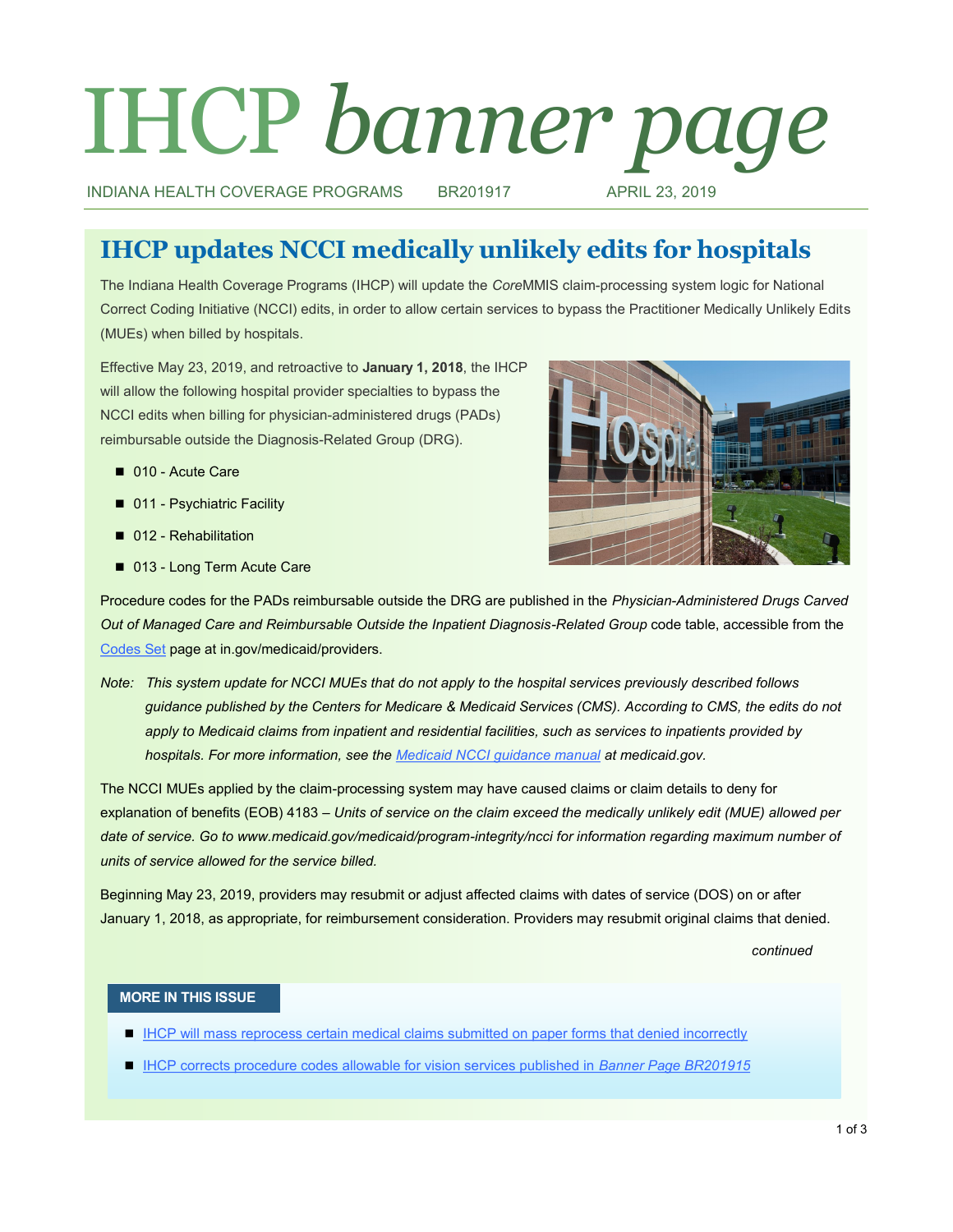<span id="page-1-0"></span>A provider that believes a claim was reimbursed incorrectly may submit an adjusted, replacement claim.To submit a replacement claim, the provider must first void the original claim. The replacement claim must include the same attachments as were submitted with the original claim. A claim (the original or an adjusted replacement) resubmitted beyond the timely filing limit must include a copy of this banner page as an attachment.

*Note: Claims with DOS before January 1, 2019, must be resubmitted within 1 year of the banner page's publication date. Claims with DOS on or after January 1, 2019, must be resubmitted within 180 days of the banner page's publication date.* 

# **IHCP will mass reprocess certain medical claims submitted on paper forms that denied incorrectly**

The Indiana Health Coverage Programs (IHCP) has identified a claim-processing issue that affects certain professional claims with third-party liability (TPL) (not including crossover claims) submitted on the *CMS-1500* paper form and processed from February 13, 2017, through March 31, 2019. In error, the claim-processing system applied an edit (net balancing) to these claims, which may have denied incorrectly for explanation of benefits (EOB) 0509 – *This claim was submitted with an*  incomplete or invalid net charge. The estimated amount due must equal the total of all *line item charges, less any TPL amount, patient paid (non-covered) charges, and/or any patient liability amount. Please verify and resubmit.*



The claim-processing system has been corrected. Claims processed during the indicated time frame that previously denied in error for EOB 0509 will be mass reprocessed. Providers should see the reprocessed claims on Remittance Advices (RAs) beginning May 22, 2019, with internal control numbers (ICNs)/Claim IDs that begin with 80 (reprocessed denied claims).

# **IHCP corrects procedure codes allowable for vision services published in**  *Banner Page BR201915*

The Indiana Health Coverage Programs (IHCP) has identified an error published in *IHCP Banner Page [BR201915](http://provider.indianamedicaid.com/ihcp/Banners/BR201915.pdf)*, in the article titled, *IHCP to correct vision code sets, and reprocess or adjust vision services claims that denied incorrectly.* In error, Table 1 identified Current Procedure Terminology (CPT<sup>®1</sup>) codes 66820 and 66821 as allowable for billing by provider specialty 180 (optometrist). Because these services are surgical in nature, they are outside of an optometrist's scope of practice.

Accordingly, procedure codes 66820 and 66821 are **not** allowable for billing by the optometrist provider specialty. Claims or claim details that denied for these codes will not be reprocessed or mass adjusted as described in *BR201915*.

The corrected information will be reflected in the *Vision Services Codes* table, accessible from the *[Code Sets](https://www.in.gov/medicaid/providers/693.htm)* page at in.gov/medicaid/providers.

The other information in the article about procedure codes for vision services is accurate.

*<sup>1</sup>CPT copyright 2019 American Medical Association. All rights reserved. CPT is a registered trademark of the American Medical Association.*